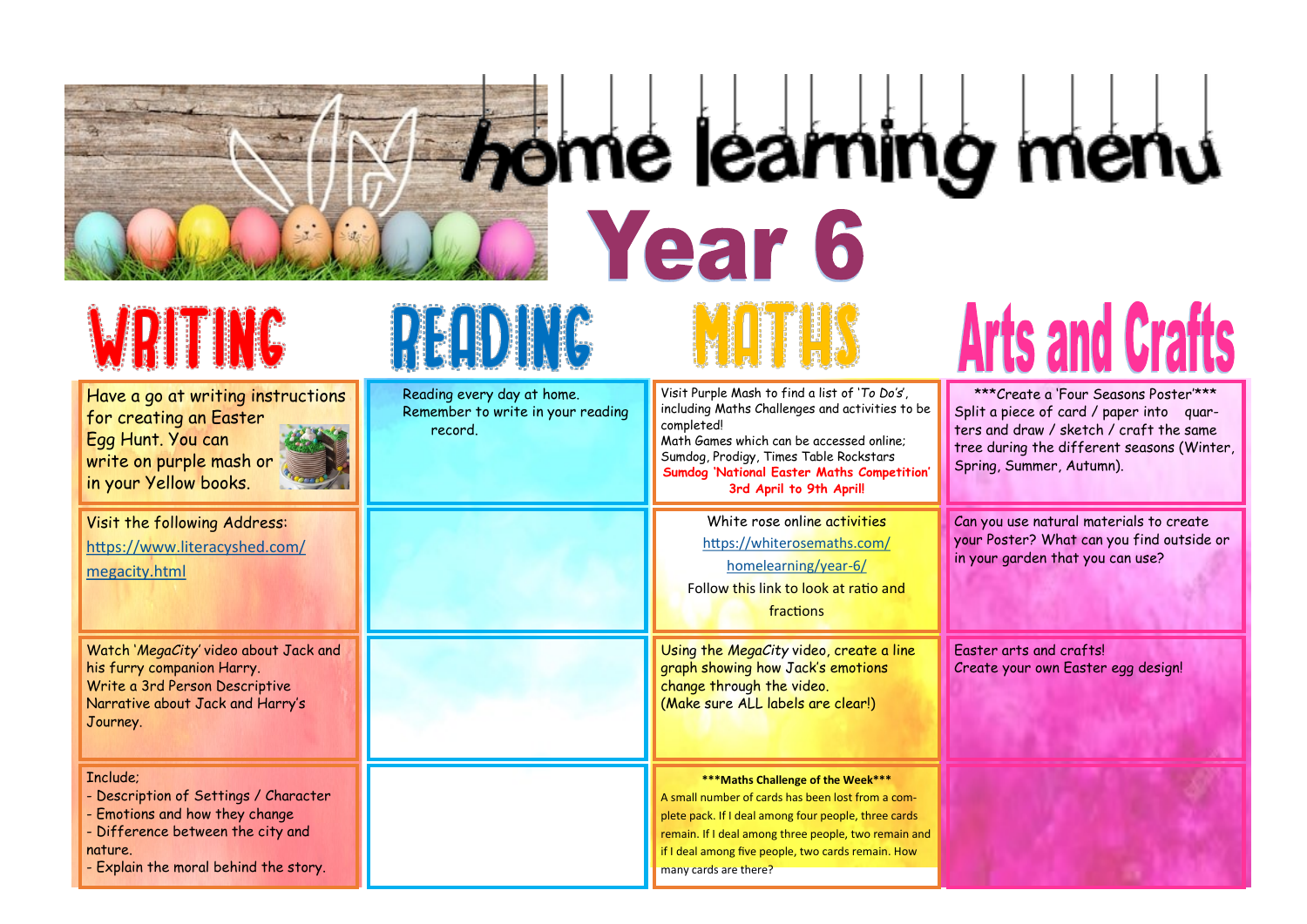

# **Active Learning/ PE Computing/ ICT**

| ***Fitness and Wellbeing Board Game***<br>This 'Monopoly-style' board game will get<br>you active with a wide range of fun, fit-<br>ness activities! See board game on last<br>page!                                                   | Purple Mash Activities:<br>.Complete any of the 2dos we have added<br>· Research a WW2 leader of your choice.<br>Create a fact file or presentation on this<br>leader.            |  |
|----------------------------------------------------------------------------------------------------------------------------------------------------------------------------------------------------------------------------------------|-----------------------------------------------------------------------------------------------------------------------------------------------------------------------------------|--|
| *** Joe Wicks-The Body Coach ***<br>As we are sure you already know, Joe<br>Wicks, the Body Coach, is running 30-<br>minute workouts every day at 9am via his<br>Youtube account. See the link in bar above<br>below and get involved! | Touch Typing!<br>Use the links below to practice your<br>typing skills!<br>https://typetastic.com/learn.html<br>https://www.bbc.co.uk/bitesize/topics/                            |  |
| <b>Cooking Time!</b><br>Assist and help someone at home with the<br>cooking! A Healthy lifestyle doesn't just<br>mean being active, eating healthy is just<br>as important! Go to the box above for<br>some help with cooking ideas!   | Try your hand using the online coding<br>format SCRATCH. Follow the link:<br>https://scratch.mit.edu/projects/<br>editor/?tutorial=getStarted                                     |  |
|                                                                                                                                                                                                                                        | If you have Microsoft Powerpoint or-<br>word try writing an electronic diary<br>of what you have done over the<br>Easter period. Remember you can<br>add videos and pictures too. |  |

#### • BBC Bitesize has made many of its features available to all without any subscriptions during this time. There are some really nice games and activities on their website which includes almost all curriculum subjects.

• Joe Wicks Body Coach Youtube Link

<https://www.youtube.com/channel/UCAxW1XT0iEJo0TYlRfn6rYQ>

• Cooking Ideas

[https://www.bbcgoodfood.com/feature/activities](https://www.bbcgoodfood.com/feature/activities-kids)-kids

### Message from your teachers,

We all hope you are all staying safe and trying as hard as you possibly can to keep yourselves active and learning!

We have set you some activities here that you can complete at home, give them a go!

Do try to get involved with The Body Coach, Joe Wick's daily activity sessions, we have been doing them at school too! It is a great way to get you up and start the day!

Keep well and stay safe,

The Year 6 Team.